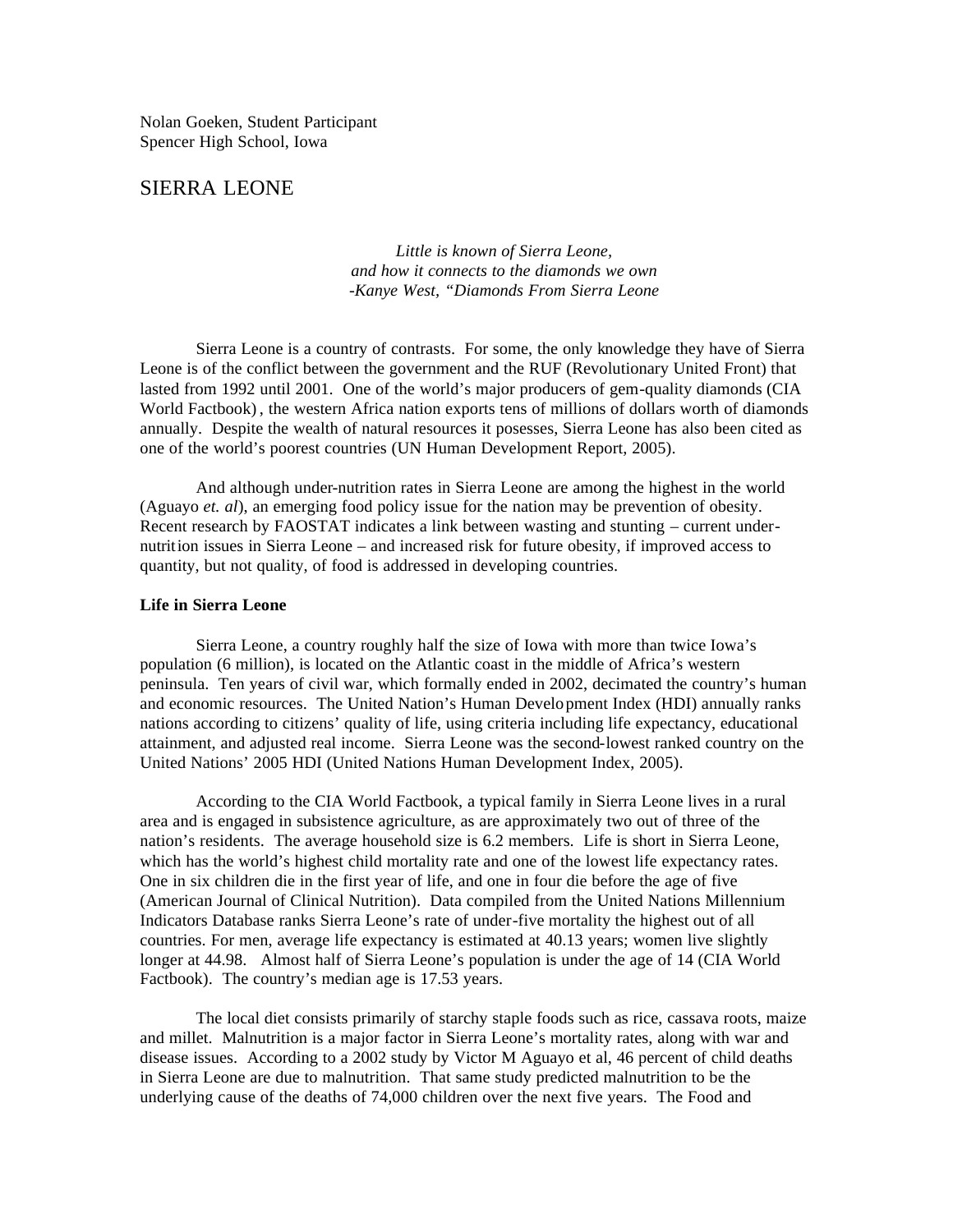Agriculture Organization of the United Nations estimated in 2000 that 33.8 percent of Sierra Leone's children's growth had been stunted and 9.9 percent of children could be classified as wasted. Just over 8 percent of children were estimated to be overweight.

Residents of Sierra Leone are at very high risk of many major infectious diseases, including food or waterborne diseases such as bacterial and protozoal diarrhea, hepatitis A, and typhoid fever; and other diseases including malaria, yellow fever, schistosomiasis, and Lassa fever. According to the CIA Factbook, 120,000 individuals (approximately 7 percent) of the adult population are estimated to be living with the HIV virus and/or AIDS.

Sierra Leone's literacy rate was estimated at 31.4 percent in 1995, including 45.4 percent of males and 18.2 percent of females (CIA World Factbook).

### **Food nutritional quality**

On average, a Sierra Leonean consumes 1900 kcal/day (C). One of the contributing factors to this low total may be minimal consumption of foods of animal origin. Foods with sources of plants account for 96 percent of the total calories available (D) to the average Sierra Leonean. As a result, a disproportionately high amount (66%) of energy is obtained from carbohydrates, compared to xx% in the Western world. Sierra Leone has been shown to have a high dependence on starchy staple foods such as rice, cassava, maize and millet.

As a result of the Sierra Leone conflict, many Sierra Leoneans were forced to take refuge. This took them away from the lands that they had farmed and forced them to adapt an unbalanced diet.

### **How factor contributes to potential for increased future obesity risk**

With the end of Sierra Leone's long civil war, it is hoped that political and economic stability are achieved, and quality of life improves in Sierra Leone. However, as work continues to address undernutrition issues in the nation, studies linking subsequent obesity problems in other transitional developing countries should be noted, to ensure that Sierra Leone's undernutrition problem does not transition into an obesity issue.

Much recent research has indicated the coexistence of undernutrition and obesity in developing countries. And as other countries have progressed on the development continuum, statistics have shown a rapid transition from undernourishment problems to obesity trends. A 2000 article published by Hoffman *et al.* studied stunted and nonstunted children from the shantytown of Sao Paulo, Brazil. The study tested the hypothesis that stunted children have a slower metabolism than nonstunted children, which can lead to accelerated fat deposition particularly quickly when a high-fat diet is consumed. The results indicated nutritionally stunted children have impaired fat oxidation compared to nonstunted control children from the same environment. These results suggest stunted children are at an increased risk of obesity when food supplies become sufficient.

 A 2003 study by Sawaya and Roberts – "Stunting and Future Risk of Obesity: Principal Physiological Mechanisms" – noted the long-lasting impacts of undernutrition on a population with regard to future obesity risk: "Undernutrition in developing countries lasts throughout gestation, childhood, and from one generation to another, and the individuals who survive are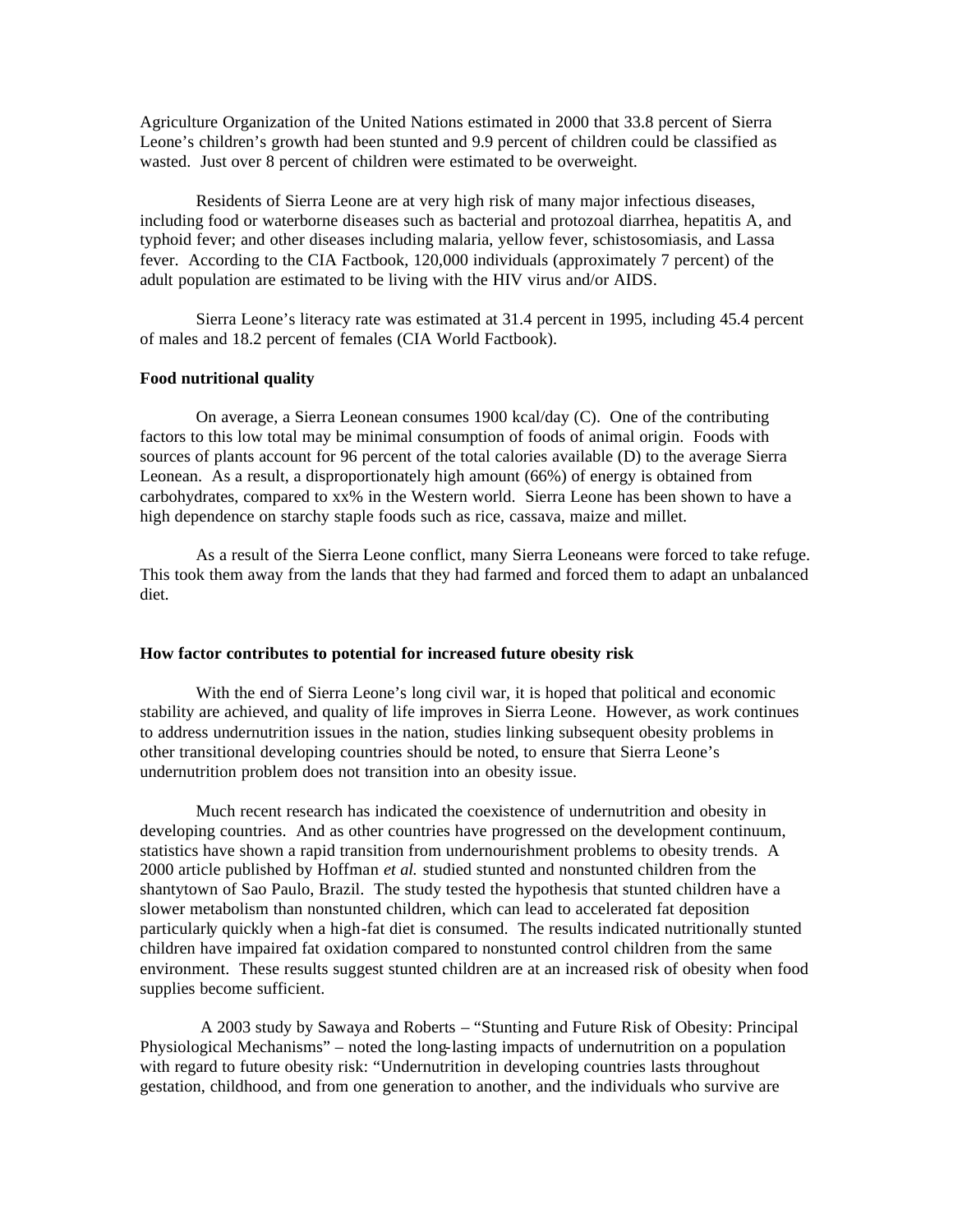very likely the ones who have both the physiological adaptation mechanisms and environmental conditions to minimize the effects of undernutrition."

Obesity is not currently an issue in Sierra Leone, but evidence does exist that indicates residents' possible predisposition for obesity. Subjects of a 1998 study on the effects of mutations on severe obesity and Type 2 diabetes included members of the Mende tribe of Sierra Leone and Gullah-speaking African Americans who are descendents of the Mende tribe. (Approximately 30 percent of Sierra Leone's population are members of the Mende tribe.) The study theorized that a genetic mutation could have arisen in the Mende tribe in a manner that promotes fat storage during food abundance and increases survivability during famine, and noted: "This 'thrifty' mechanism, however, may adversely lead to progressive obesity and diabetes in such a highly adapted population when members are chronically exposed to a high fat diet, as is the case for the Gullah African Americans." As a result, as food security improves in Sierra Leone, precautions need to be taken to ensure that one malnutrition issue (stunting) does not lead to another (obesity).

#### **Recommendations**

In the future, national governments and international organizations must act in recognition of the fact that there are other variables in malnourishment besides lack of food. To ensure that Sierra Leone's undernourishment problem does not transition to an obesity issue, as it has in other developing nations, quality of diet must be addressed as much as quantity. To facilitate high average intake of fruit and vegetables, Sierra Leone policy makers need to look at where the large quantities needed would be produced, how the infrastructure can be developed to facilitate the sale and purchase of these perishable products, and whether large-scale production of fruits and vegetables would be sustainable within the country.

Improvements in biotechnology are coming along every day. They are necessary to feed not only Sierra Leone, but also the growing population of the world. Lack of food is not the only reason for malnutrition. Poverty had just as much, if not more, to do with it. Technology can provide even more enhanced versions of major crops such as rice and make them cheaper at the same time. More accessible vaccines must be available for the public. One of the main issues holding Sierra Leone down has been the corrupt government. Positive leadership must be taken, and with fair government, it is only a matter of time until Sierra Leone starts to develop.

## **Bibliography**

Updated 30 August 2005. CIA – The World Factbook – Sierra Leone. Retrieved on 8 September 2005 from http://cia.gov/cia/publications/factbook/geos/sl.html.

Updated September 2005. U.S. Department of State profile on Sierra Leone. Retrieved 8 September 2005 from http://state.gov/r/pa/ei/bgn/5475.htm.

Argyropoulos, George, *et al*. (October 1998) "Effects of Mutations in the Human Uncoupling Protein 3 Gene on the Respiratory Quotient and Fat Oxidation in Sever Obesity and Type 2 Diabetes." Retrieved 13 September 2005from http://www.jci.org/cgi/content/full/102/7/1345.

"Sierra Leone." Encyclopædia Britannica. 2005. Encyclopædia Britannica Premium Service. 28 Sept. 2005 http://www.britannica.com/eb/article-55329.